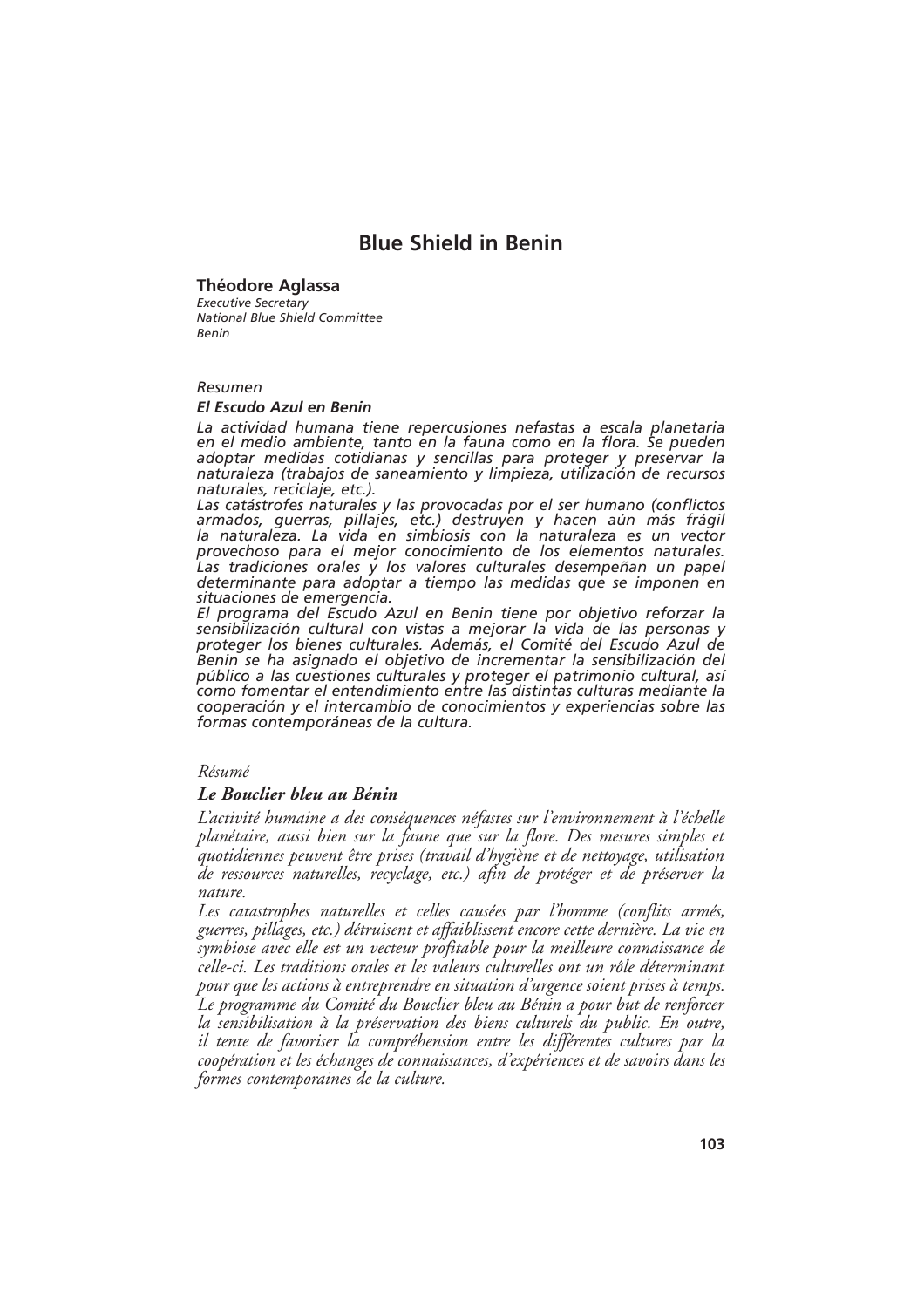## **Introduction**

The advantage of traditional African societies is their belief that life would not be possible without being in perfect harmony with nature. This philosophy is very close to the statement by the great mystic, Francis Bacon, when he said "one only commands nature by obeying its laws".

All life in our African societies is related to this need to maintain a certain harmony with Mother Nature even though occurrences and the level of development sometimes lead to the opposite and, undoubtedly hasty, conclusions.

We are aware that it is possible to lose sight of the impact of a simple action on the giant nature. This is why it is now necessary for us to be concerned with raising awareness on the need to promote, protect, safeguard and preserve the environment. Nature needs to be:

- protected for what it contains now or will contain in the future;
- safeguarded for all it has, which seems to be disappearing, with a view to reducing any tendency towards impoverishment;
- preserved so that it can still play its role as a museum and research laboratory;
- promoted for all that can be regenerated in order to preserve biological diversity.

Such concerns are indisputably part of the broader issue of culture, and also fall within the scope of action taken to protect endangered heritage, the key preoccupation of the Benin Blue Shield Committee, which was set up in May 2002.

The aim of this paper is to demonstrate, in a few minutes, how our local traditions and cultural values can make a significant contribution, provided action is taken in time, to safeguard and preserve our cultural heritage and its environment.

#### **What Content Should Be Given to the Preservation of the Environment?**

Preservation of the environment should bring to mind a certain number of expressions, such as, protecting, safeguarding, promoting, conserving nature, safeguarding and preserving the environment. Protecting nature implies, first and foremost, carrying out a task of cleaning, i.e. in the immediate surroundings, having a special place for refuse and being aware that large quantities can be a nuisance, ensuring the cleanliness of lavatories and having a clear policy on discharging wastewater.

Promoting or safeguarding the environment means caring about nature by refusing to be complacent about the fact that so many species of flora and fauna are disappearing, and through the fault of human beings. It is now widely acknowledged that nature is based on a balance between its elements and that efforts must be made to preserve this living and vital setting in all its wealth, for the sake of biological diversity.

Preserving the environment means realising that producing smoke at home and wasting energy leads to deterioration of the ozone layer and hence to global warming and climate change. Preserving and protecting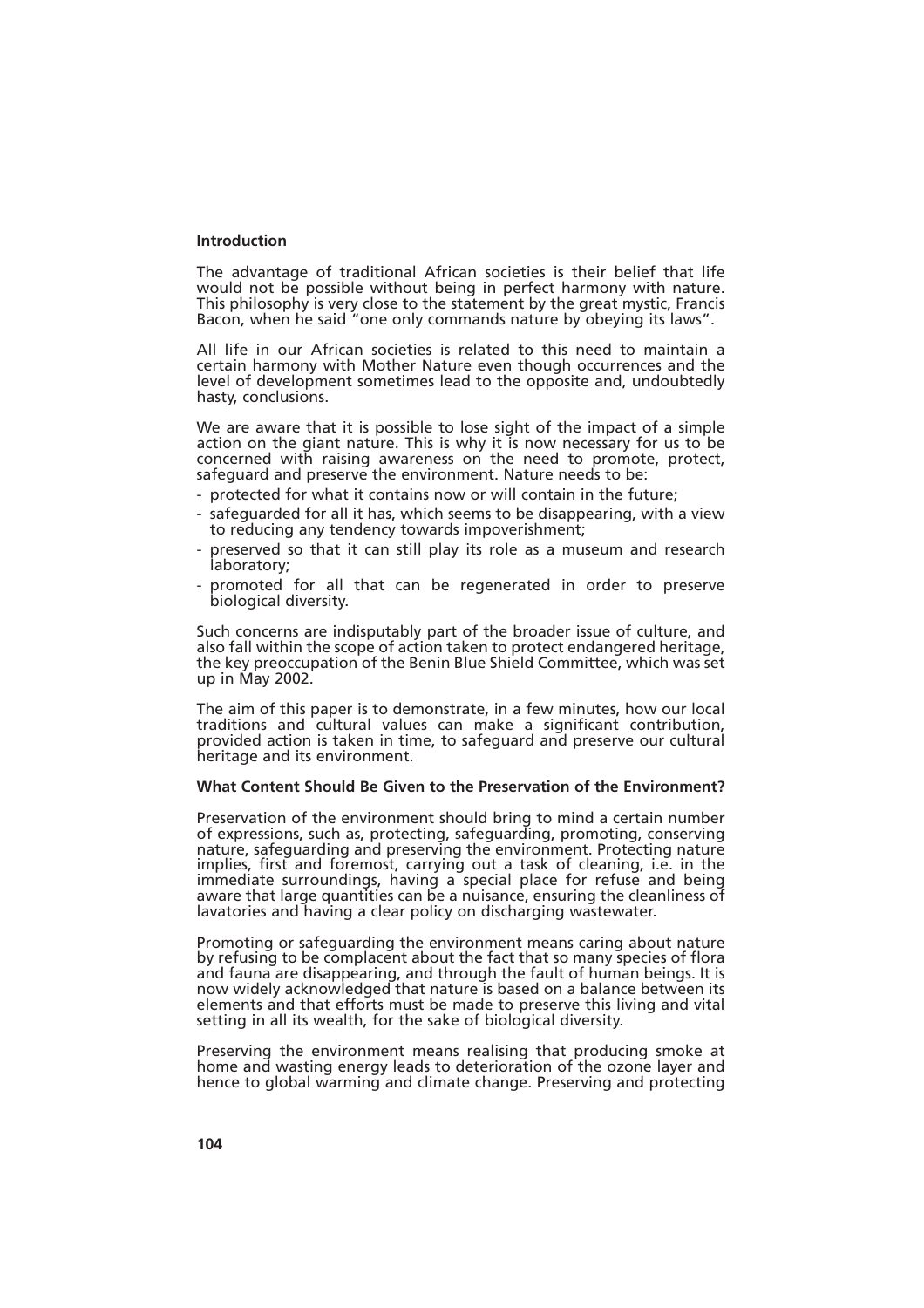nature means using natural resources while at the same time allowing them to regenerate. It means making sure that one's behaviour does not endanger the vital relationship between humans and all the other elements in nature such as trees or animals.

It is therefore not enough just to protect the environment to meet this challenge; it is also essential to promote, preserve and safeguard it, even sometimes when this is counter to personal interests. Efforts need to be focused on implementing deliberate actions. The many attacks on the natural environment have harmful effects on the health of humans and their heritage, but these are rarely perceived in any lucid way. It should therefore be clearly understood that by defending nature, man defends man, he satisfies his instinct to preserve the species. Measures, which may at first seem insignificant, should be perceived by everyone as potential when multiplied by millions, although this may not be apparent to individuals. As education on how to preserve the environment tends to cover personal behaviour, it is necessary to find a way to internalise feelings and attitudes, hence the need to turn to deeper sources in our traditions and culture.

#### **Our Culture as a Source and Basis for such Education**

Cultural values are usually transmitted through education experienced in the following ways.

Family life and customs: learning about social life, ethics and respect for all aspects of life (human beings and objects) starts with the family. Initiations, which are primarily a means of social integration, form a bridge from one social class to another, and also to social obligations. Learning to work through practice: work in our traditional societies means being in harmony with nature so as to create goods and services for oneself and for society; this is where the sacred character of the earth and nature emerges.

Social education through numerous traditional channels, which are intense means of cultural education, for example:

- traditional songs and dances;
- stories and legends;
- customary festivities (or alliances);
- wakes (funerals or rites), pious gatherings, e.g. procession with the fetish, religious communities and activities associated with life in temples;
- village assemblies, councils of kings and important figures;
- new "extended message hubs" (kpanlingan, gandido), work duties (fetching water, fishing in backwaters, laundry, "tontine", market) rituals conveying "messages" from the beyond from ancestors.

Such moments create opportunities for "credible words", "emotional words", "dynamic words", i.e. "intense and special communications" within a community or a region.

It should be noted that the modernisation of life has contributed to a certain deterioration of cultural values that now only have their true meaning in places that have been able to avoid this negative influence.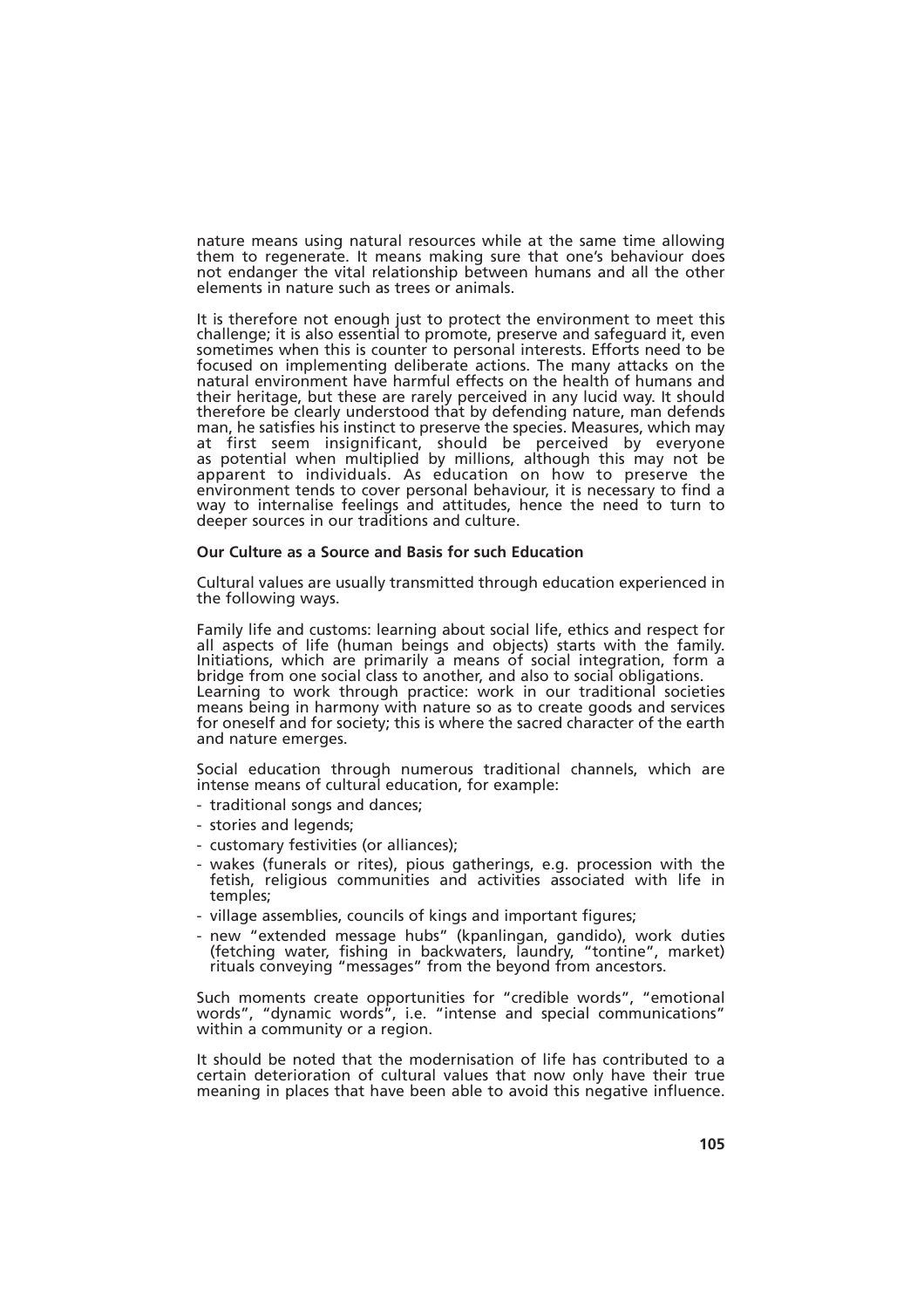It can even be said that a new phenomenon has emerged today: the domination of a hybrid character that is neither African nor western. Trends and attitudes are adopted without realising that these behaviour patterns may cause pollution, or impose an obligation for greater cleanliness. There is therefore a need to choose more credible channels.

#### **Credible Traditional Channels**

These are moments, situations and spaces specific to a community in a restricted ethnic sense, or typical of communities living in the same geographical area, land or region and maintaining communications amongst themselves out of necessity. There are a large number of these situations or opportunities which have separate, distinctive features, plus similarities.

They are also time sequences linked to events and with a special social significance. They may be formal or informal; they possess, in an intrinsic way, emotional, intense and persuasive dynamics for communication; for example:

- popular festivities and customary celebrations (or alliances) when traditional songs and dances convey important messages still relevant today;
- pious gatherings, these being the fulfilment of a process involving education over several months in religious communities where individuals have to submit and are initiated into a different concept of life (procession with the fetish), or may be in response to social situations deemed degrading and cause for concern, e.g. exorcisms to clean nature, to purify it (to von; to kplo klp, etc.);
- rites that convey "messages" from the beyond, from ancestors who often return after being consulted by oracles;
- village assemblies when consultations are carried out in the presence of notables and opinion leaders;
- the new "extended message hubs".

Despite the absence of a mechanical or TV "bearer" or "vector", local media systems have wide-ranging effects. The messages are circulated, are heard and permeate the population (over time). Take the example of the life cycle of a song in a rural area. Both the production and distribution processes usually require a participatory approach. Their "consumption" creates intense and dynamic "fields of interaction". Their essential quality is to reduce distance.

What specific contributions to participatory management of the environment can be expected from these bodies?

It has been established that the "traditional" technicians and specialists of these media know what to do and say on such matters and that the "finished product", i.e. the message merging with the medium, appears as a collective creation, a social endeavour initiated and completed in a shared laboratory.

Because of the intrinsic efficiency of these local communication systems, they can produce the following effects and with great speed:

- dynamic circulation of information (knowledge, knowledge to do, knowledge to say, and knowledge to be);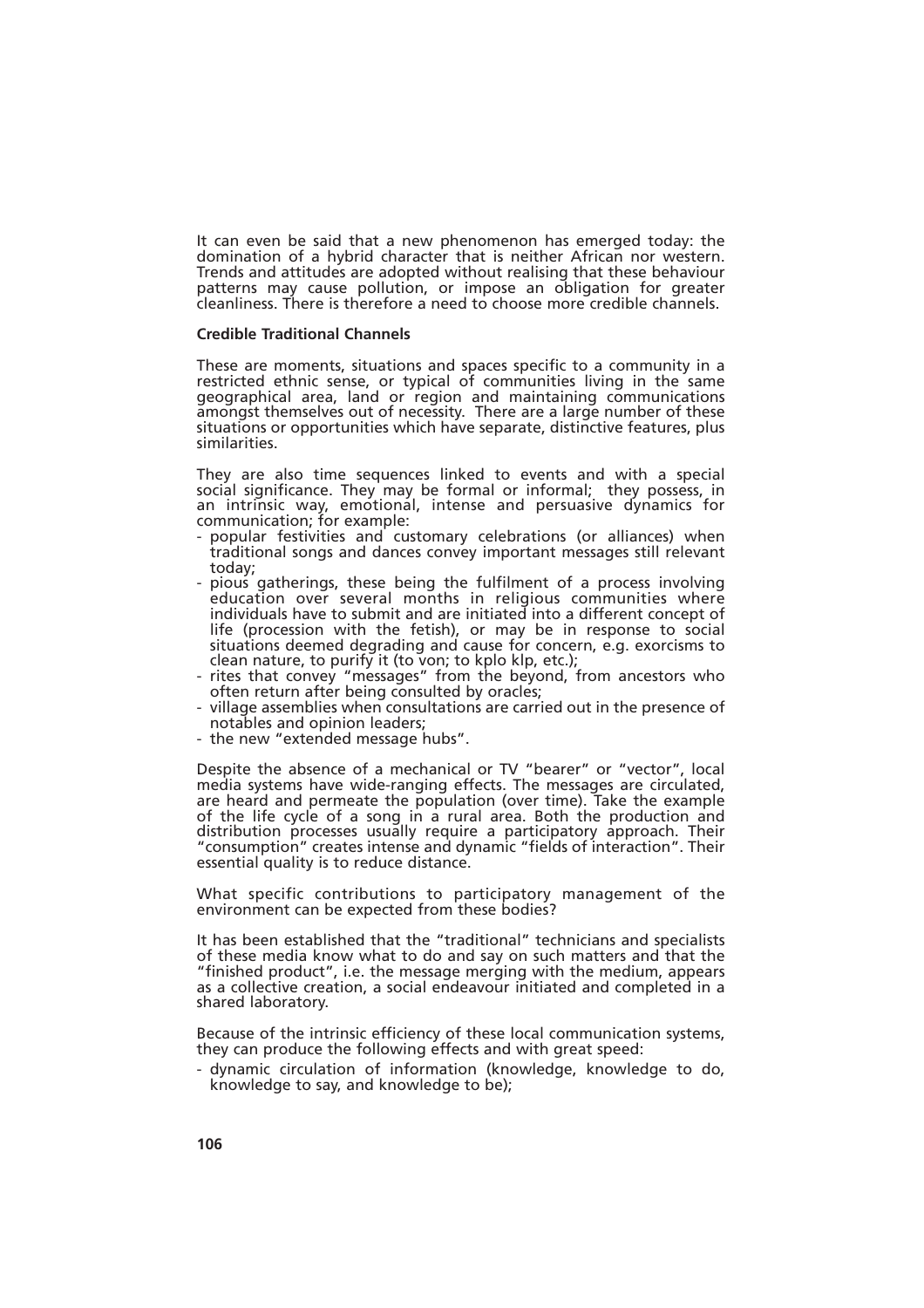- facilitation of social mobility (with a driving force, repeated effects and a permanent effect);
- meaningful motivation and adoption of the message and new ideas.

The expected result is therefore to raise the awareness of local officials that cultural heritage, in whatever form, should be kept alive in the name of the human race and that there must be an awareness of its importance for the community, region, and even humanity, should be managed by all persons concerned with its existence, and promoted among the younger generation and the population at large through a culture based on the notion of heritage, and constantly reconstructed in its originality so as to develop its impact. This is a demanding task because of the broad scope and because of the interests involved.

## **The Role of each Party and Urgent Measures**

We are convinced that those responsible for our cultures feel that an important part of their existence lies in heritage, but believe that this attitude is a statement of what should be obvious. The dangers of our heritage disappearing, being weakened or inadequately protected are already apparent: natural disasters (weather) and catastrophes caused deliberately (destruction during conflict, war, looting, etc.). Life in symbiosis with nature is a way of living conducive to the emergence of new and beneficial patterns of behaviour; problems relating to such innovations require means beyond the reach of local communities and are therefore neglected.

Emergency measures can be summarised as follows:

- identify cultural property that needs to be restored: cities, temples, museums, and certain valuables, through a rapid survey among resource people and leaders in these circles;
- conduct an inventory of our cultural heritage and values in each region with a multidisciplinary team of experts;
- promote awareness of the importance of our values and cultural wealth among a critical number of groups, mainly young people who are likely to be involved in the project and in the regional follow-up;
- undertake marketing activities to publicise selected articles of cultural heritage with documents for the general public;
- foster cultural exchanges between the generations in houses designed for this purpose according to the architecture of the environment, and in all fields;
- set up a scientific committee of museologists, traditional historians, academic historians, sociologists, teachers/researchers and cultural counsellors;
- strengthen cultural activities at grassroots level as a means of encouraging dialogue between the generations and as a contract for cultural development.

Cultural identity has been so tarnished that there is a tendency to sacrifice all notions of cultural heritage on the altar of globalisation. What we envisage is to promote knowledge of every aspect of the wealth of humanity as a whole, as well as various specific features observed, not to accentuate differences but to draw lessons that may be useful from these important moments of human life.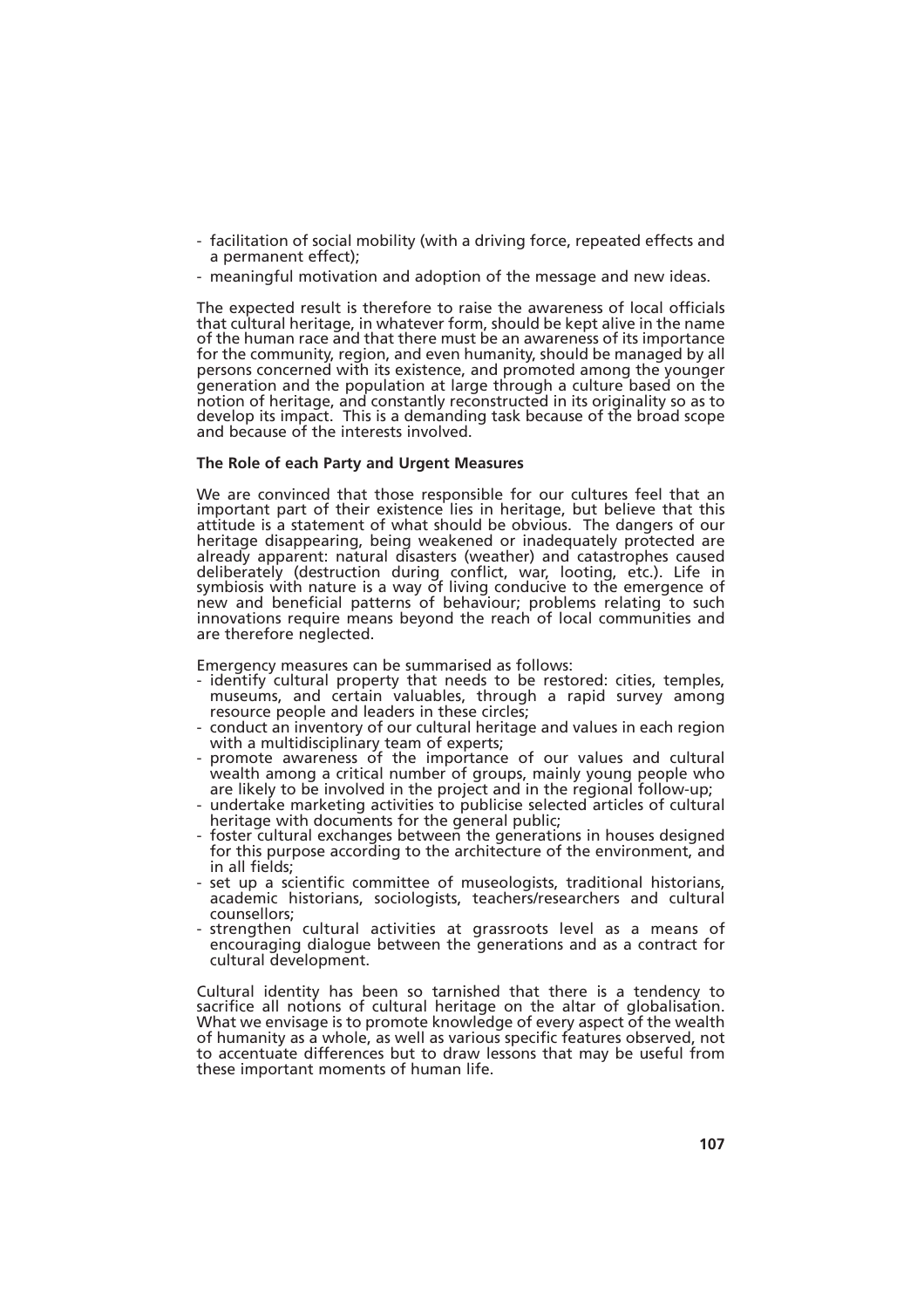There is a fear that such wealth could fade into oblivion as not enough is known about it, and that it might therefore be discriminated against by a lifestyle that is sometimes too science-oriented.

The experience of the Marxist/Leninist revolution in our country has led to disastrous situations in this particular area. Sacred sites that were places of authentic preservation for biodiversity and of secrets for protecting the environment and medical cures guarded by the holders of ancestral knowledge, have been destroyed. It is indeed fortunate that values have transcended such political calculations and considerations.

#### **Cultural Programme of the Benin Blue Shield Committee**

Culture is considered to be the foundation for sustainable development in the programme adopted by the Benin Blue Shield Committee. The deterioration of movable and immovable cultural property, in the event of a natural disaster, national or international armed conflict, or threats to the internal security of the country, weakens the identity of self-awareness and therefore the continuity of a community, group of people or region. There can be no question of sustainable development if local culture is not strong enough to combat negative effects. This is why strengthening the cultural identity of Benin is a vital component in the development policy of the Benin Blue Shield Committee. Preservation, restoration and studies on cultural heritage are components in this policy.

The interest shown by the people of Benin in their culture as a foundation for sustainable development took concrete shape on May 25, 2002, in a cultural programme developed by a group from the Benin sections of the following NGOs: IFLA (International Federation of Library Associations and Institutions), ICA (International Council on Archives), ICOM (International Council of Museums) and ICOMOS (International Council on Monuments and Sites).

This sub-group of four NGOs comprises the Benin Blue Shield Committee and is the main instrument for dialogue in Benin with the International Committee of the Blue Shield.

The programme of the Benin Blue Shield Committee is aimed at reinforcing the cultural awareness of the people and preserving artistic treasures and forms of culture. In addition, it seeks to foster understanding between different cultures through cooperation and exchanges of knowledge, experience and skills in contemporary forms of culture.

The cultural programme supports a large number of projects and activities by granting financial aid. The projects and activities should preferably be based in Benin, a developing country. The following activities can be considered as coming under the cultural programme of the Benin Blue Shield Committee:

- the expansion of museums or establishing collections;
- the creation or enlargement of a school (convent, temple, etc.) with a view to preserving a traditional cultural form;
- the creation of a cultural cooperation structure, such as centres for art and culture, publishing houses, libraries and archives, etc.;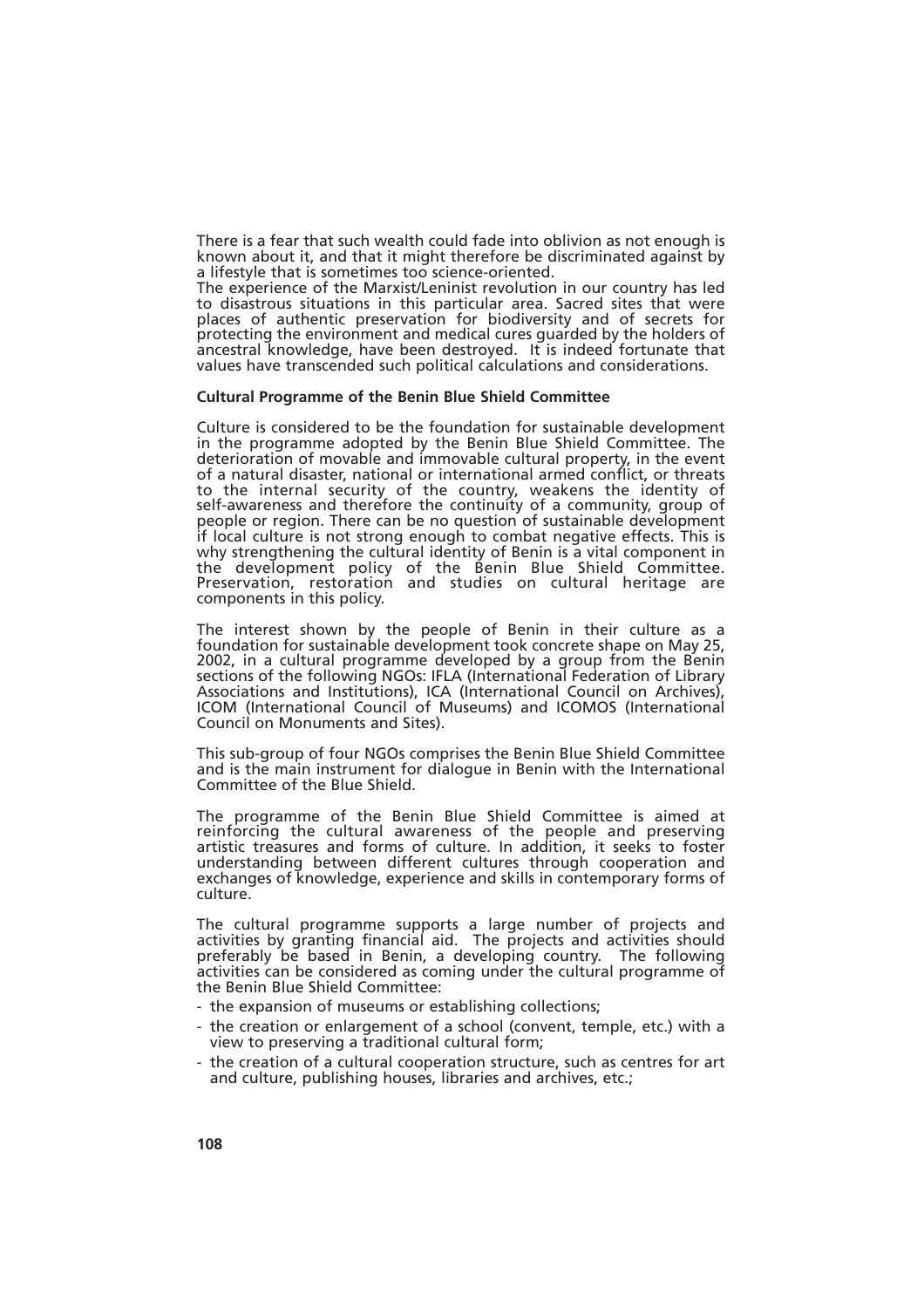- temporary exhibitions on a cultural theme;
- participation of poets from Benin in international poetry festivals;
- trips, meetings, courses, etc.;
- exhibitions of works of art;
- tourist itineraries and sites;
- construction or restoration of monuments.

# **Criteria for Assistance from the Benin Blue Shield Committee**

To receive assistance from the Benin Blue Shield Committee, projects must be submitted as applications; this may be a component part of a larger-scale project. The projects should contribute to the social and cultural development of the community in question. They must be feasible and appropriate, with solid financial backing. The application for assistance must be submitted before the project or activities are initiated. Projects in progress cannot benefit from assistance under the terms of the cultural programme of the Benin Blue Shield Committee.

## **Applications for Assistance**

All applications are assessed by the Benin Blue Shield Committee and must include the following information:

# *The Project*

- name and brief description of the nature of the project;
- the place where the project will be implemented;
- short-term and long-term objectives of the project (sustainability);
- target group and how it will be involved in the project;
- relevance of the project to the cultural programme of the Benin Blue Shield Committee.

# *Implementation*

- timetable with a description of the different phases and duration of the project;
- overview of the people and/or authorities responsible for the project;
- overview of all the permits required (e.g. building permit/approval);
- contingencies should be taken into account; e.g. are there opportunities for repair and maintenance on the spot?

# *Financing*

- initial estimates;
- operational budget;
- financing plan and overview of contributions of third parties (requested and granted) from 5% to 10%.